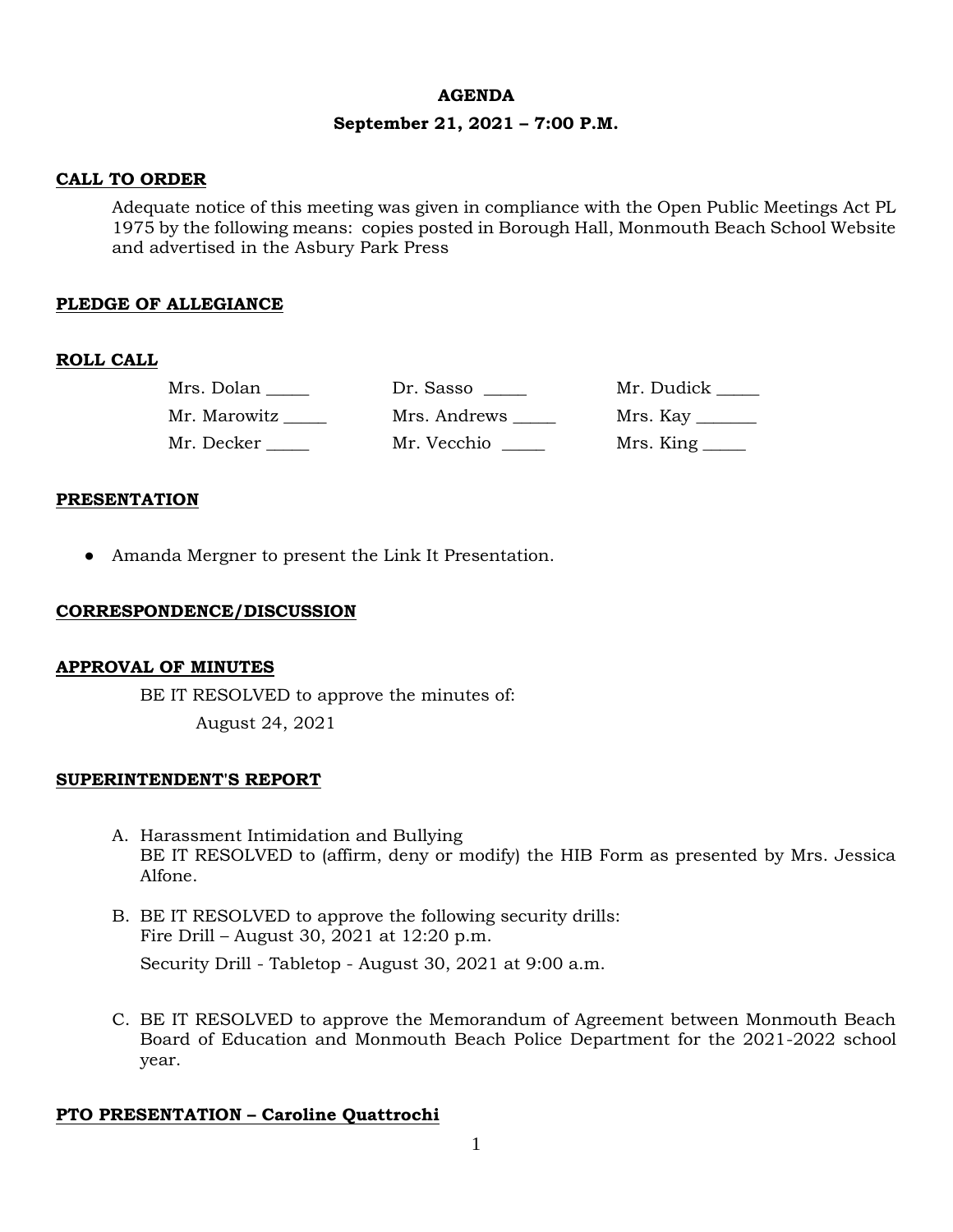## **PUBLIC DISCUSSION**

In compliance with Open Public Meetings Act PL 1975, Chapter 10:4-12 subsection b, - A public body may exclude the public only from that portion of a meeting at which the public body discusses any matter involving the employment, appointment, termination of employment, terms and conditions of employment evaluation of the performance of promotion or discipline of any specific prospective public officer or employees or current public offer or employee employed or appointed by the public body, unless all the individual employees or appointees whose rights could be adversely affected request in writing that such matter or matters be discussed at a public meeting. As per Board Bylaws, 0167, public participation in Board Meetings, such remarks are to be limited to five minutes duration. The Board of Education, though affording the opportunity for members of the public to comment will not engage and/or make remarks concerning matters of student confidentiality and/or matters of personnel wherein employees of the District have not been given notice of the Board's intent to discuss their terms and conditions of employment. Members of the public are reminded that though they are afforded the opportunity to address the Board, they are not given license to violate the laws of slander. Comments made by members of the public that are not in keeping with the orderly conduct of a public meeting will be asked to yield the floor and if they fail to do so may be subject to charges under New Jersey statutes associated with disruption of a public meeting.

## **FINANCE**

Chair: Ken Marowitz

Vincent Sasso, Joseph Vecchio, Boyd Decker

- A. BE IT RESOLVED to approve the following financial reports;
	- August September 2021 Bill List in the amount of \$311,731.83
	- Payroll Gross total for August 2021 in the amount of \$59,945.60 Report of Board Secretary - July - Report Fund 10 - \$1,715,200.31 Fund 20 - \$ 839.42 Fund 40 - \$ 0.00

| Capital Reserve      | SS. | 242,265.22 |
|----------------------|-----|------------|
| Maintenance Res      | S.  | 355,215.91 |
| Emergency Reserve \$ |     | 10,206.36  |

- Monthly transfer reports for June and July, 2021. *(Attachment 1)*
- Pursuant to NJAC 6:120-2.13(d), I certify as of July 30, 2021 no budgetary line item account has been over expended in violation of NJAC 6:20-22.13 (ad). I hereby certify that all of the above information is correct.

## **FINANCE (continued)**

● Board Certification: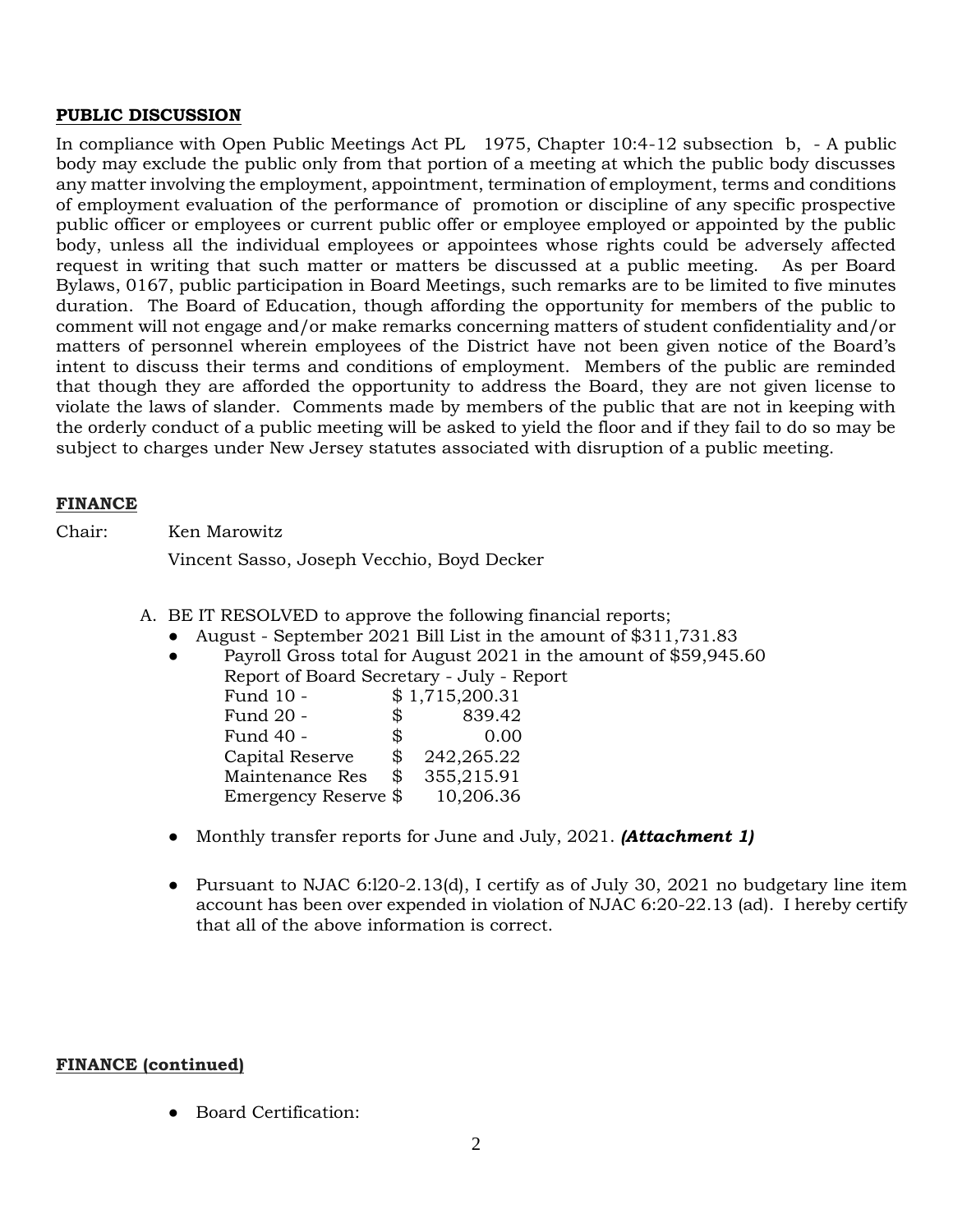Pursuant to NJAC 6:20-2.3 (e), we certify that as of July 31, 2021, after review of the Secretary's Monthly Report and upon consultation with the appropriate district officials, that to the best of our knowledge, no major account or fund has been over expended in violation of NJAC 6A:23A-22.13(b) and that sufficient funds are available to meet the district's financial obligations for the remainder of the fiscal year.

- B. BE IT RESOLVED to approve the filing of the IDEA Grant application in the amount of \$66,192.00 for the basic grant and \$980.00 for preschool.
- C. BE IT RESOLVED to approve the filing of the ESEA Grant application in the amount of \$3,698.00 for Title II A funds and \$10,000.00 for Title IV funds.
- D. BE IT RESOLVED to amend the Monmouth Beach School District's financial award amount from \$211,091.00 to \$386,239.00 from the ESSER III - America Rescue Plan.
- E. BE IT RESOLVED to approve the contract for Learning A-Z for two licenses for three years at a cost of \$1,296.00.
- F. BE IT RESOLVED to approve the additional allotment for the CARES Emergency Relief Grant in the amount of \$1,253 for a total of \$24,190.

# **PERSONNEL**

Chair: Barbara Kay

Melanie Andrews, Chris Dudick, Aleksandra King

- A. BE IT RESOLVED to approve Karina Gervolino to enroll in the following course: Curriculum Planning Accomodation & Modifications for Students with Disabilities at Georgian Court College for the Fall 2021 semester, and subsequent tuition reimbursement upon completion of such course per the MBTA contract guidelines.
- B. BE IT RESOLVED to accept, with regret, the retirement of Susan Gillick, School Nurse, effective November 1, 2021.
- C. BE IT RESOLVED to amend the following stipend positions previously approved at the August 24, 2021 meeting for the 2021-2022 school year:
	- Amend Approved Stipend for Yearbook Advisor from Kory Poznak to Co-Advisors, Kory Poznak and Jaclyn Murray.
	- Amend Approved Field Hockey Stipend for Nicole DepPalma from a stipend position to the following: Nicole DePalma will be paid the contracted per diem hourly rate (based on 200 days) based on their negotiated contractual salary for facilitation of a club level program not to exceed 20 hours total.
- D. BE IT RESOLVEd to approve Marie Meriton as a volunteer for the Monmouth Beach School for the 2021-2022 year.

# **CURRICULUM AND INSTRUCTION**

Chair: Chris Dudick

Barbara Kay, Melanie Andrews, Aleksandra King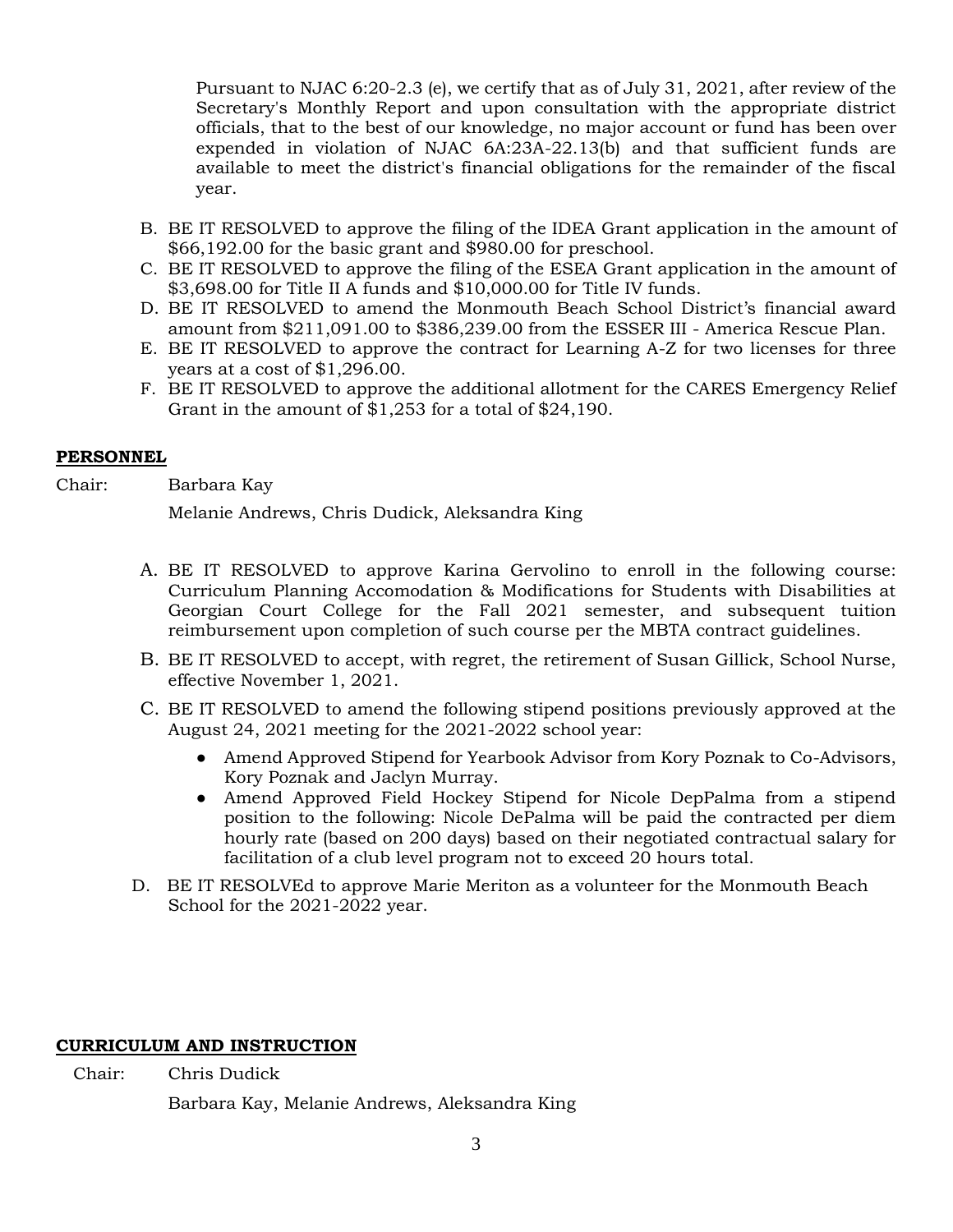- A. BE IT RESOLVED to approve the following workshops:
	- Doreen Silakowski, Jason Vastano, Dorothy Mahoney, and Jaclyn Murray to attend the 2021 NJ Science Convention on October 19, 2021 and October 20, 2021 at a cost of \$180.00 per person.
	- Doreen Silakowski and Dorothy Mahoney to attend the ANJEE Alliance for New Jersey Environmental Education - Autumn Outdoor Conference on September 24, 2021 at a cost of \$65.00.

## **BUILDING AND GROUNDS**

Chair: Vincent Sasso

Ken Marowitz, Boyd Decker, Joseph Vecchio

## **POLICY**

Chair: Melanie Andrews

- A. BE IT RESOLVED to approve the first read of the following policy:
	- P2422 Comprehensive Health and PE(R)
	- P2476 Surrogate Parents and Resource Family Parents ®
	- P5111 Eligibility of Resident/Non-Resident Students ®
	- P5116 Education of Homeless Children(R)
	- P7432 Eye Protection(R)
	- P8420 Emergency Crisis Situation(R)
	- P8540 School Nutrition Program(R)
	- P8600 Student Transportation(R)
	- P6115.01 Federal Awards/Funds Internal Controls-Allowability of Costs(N)
	- P6115.02 Federal Awards/Funds Internal Controls-Mandatory Disclosures(N)
	- P6115.03 Federal Awards/Funds Internal Controls-Conflicts of Interest(N)
	- P6311 Contracts for Goods or Services Funded by Federal Grants(R)
	- P1648.11 The Road Forward-Health and Safety(N)
	- P5111.5 Preschool Program Enrollment Procedures (R)

## **GENERAL ITEMS**

A. BE IT RESOLVED to approve the following Cross Country Schedule for the 2021-2022 school year: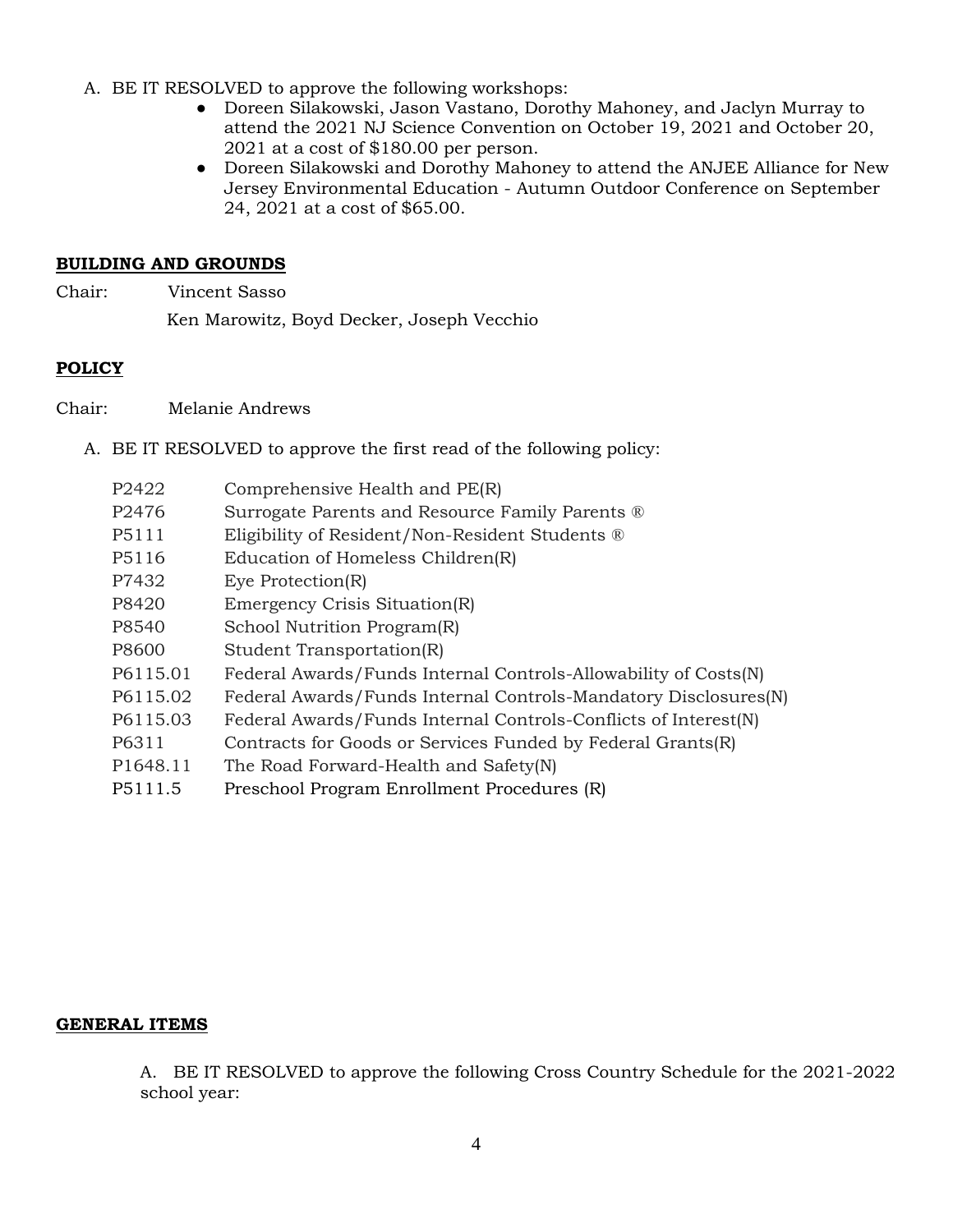| Monmouth Beach School Cross Country Schedule 2021 |                    |              |  |
|---------------------------------------------------|--------------------|--------------|--|
| Date                                              | Vs.                | Home or Away |  |
| 9/20//2021                                        | <b>Union Beach</b> | Home         |  |
| 9/27/2021                                         | Ranney             | Home         |  |
| 9/29 or 9/30/2021                                 | Rumson             | Away         |  |
| 10/5/2021                                         | Keansburg          | Away         |  |
| 10/14/2021                                        | Knollwood          | Home         |  |
| 10/19/2021                                        | Little Silver      | Home         |  |
| 10/21/2021                                        | Henry Hudson       | Away         |  |
| 10/25/2021                                        | <b>RBC</b>         | Away         |  |
| 10/27/2021                                        | Meet of Champions  | Away         |  |

B. Future Meeting Date: Regular Meeting, October 26, 2021